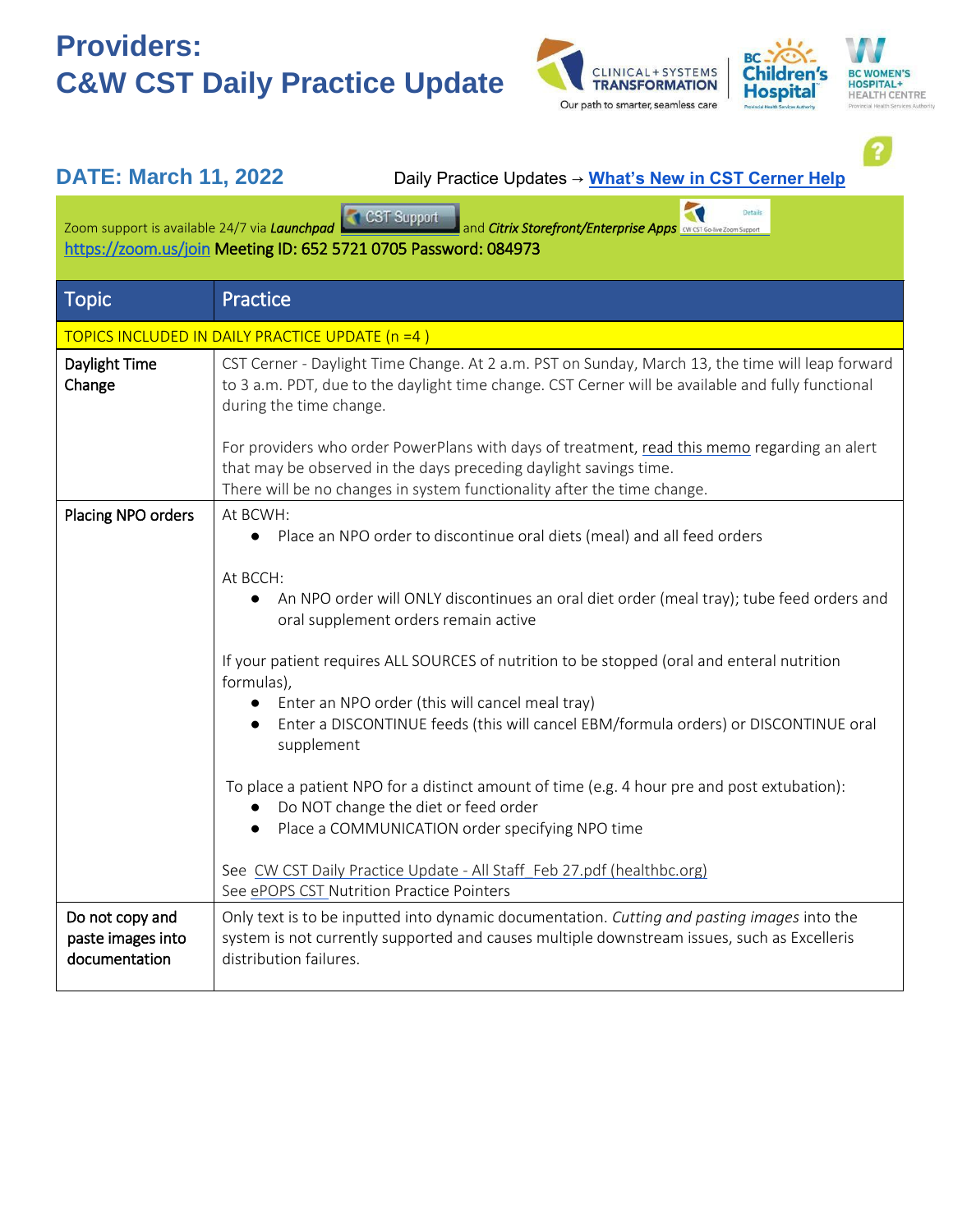## **Providers: C&W CST Daily Practice Update**





|                                           | Documents with images, pictures, or other visuals should continue to be placed in the patient's<br>chartlet. Images placed into the chartlet can be scanned by Health Records.                                                                                                                                                                                                                                                                                         |  |  |  |  |
|-------------------------------------------|------------------------------------------------------------------------------------------------------------------------------------------------------------------------------------------------------------------------------------------------------------------------------------------------------------------------------------------------------------------------------------------------------------------------------------------------------------------------|--|--|--|--|
| Viewing a<br>Preliminary<br>Note/Document | To view a Preliminary/In Progress notes or document:<br>When the author (medical student or resident or fellow) signs the Preliminary Note, then<br>1.<br>it is visible.<br>The consultant can view for edit/review and signature in their Message Center<br>2.<br>Preliminary Notes are located in the Inbox folder under Documents. To Sign/Review<br>3.<br>documents, double-click and select note. These documents are marked as In Progress<br>under Description. |  |  |  |  |
|                                           | $\blacksquare$ Inbox Items (144)<br>Results (1/9)<br>巴<br>Documents (1/5)<br>Sign (0/3)<br>Review (1/2)<br>Orders (121/121)<br>$\overline{t}$<br>Messages (14/21)<br>$\overline{\mathbf{t}}$<br>Results FYI (7/8)<br>$\overline{+}$<br>Documents X                                                                                                                                                                                                                     |  |  |  |  |
|                                           | <b>B</b> Open <b>Solect All Solect All Solect Patient</b>   <b>Solect All</b><br>Communicate                                                                                                                                                                                                                                                                                                                                                                           |  |  |  |  |
|                                           | Author<br>Assigned<br>Create Da /<br>Description<br>Due Date<br>From<br>Notification C                                                                                                                                                                                                                                                                                                                                                                                 |  |  |  |  |
|                                           | 11/13/2015 3:<br>Cerner Test, P<br>Cerner Test, E.<br><b>In Progress</b><br>Cerner Test, E.<br><b>Finalize</b><br>Preliminary notes can be seen in the Documents component in the workflow, in an in<br>4.                                                                                                                                                                                                                                                             |  |  |  |  |
|                                           | progress section.                                                                                                                                                                                                                                                                                                                                                                                                                                                      |  |  |  |  |
|                                           | $^{+}$<br><b>All Visits</b><br>Last 24 hours<br>Documents (3)<br>Last 3 d                                                                                                                                                                                                                                                                                                                                                                                              |  |  |  |  |
|                                           | <b>Display: Provider Documentation</b><br>Change Filter<br>Last 50 Notes<br>My Notes (                                                                                                                                                                                                                                                                                                                                                                                 |  |  |  |  |
|                                           | <b>Time of Service</b><br>Subject<br>Author<br><b>Last Updated</b><br>Note Type<br>Last Updated By<br>$\checkmark$                                                                                                                                                                                                                                                                                                                                                     |  |  |  |  |
|                                           | $\blacktriangleright$ In Progress (1)<br>04 MAR 2022 14:45<br>ICU Admission Note (Un PICU Admission Note<br>04 MAR 2022 14:47<br><b>TestUser, Resident</b><br><b>TestUser, Resident</b>                                                                                                                                                                                                                                                                                |  |  |  |  |
|                                           | $\blacktriangledown$ Completed (2)<br>07 FEB 2022 09:08<br>Referral Package<br>Referral Package<br><b>Unknown</b><br>Unknown<br>Unknown                                                                                                                                                                                                                                                                                                                                |  |  |  |  |
|                                           | 5.<br>They can also be seen in the Documentation tab from the table of content                                                                                                                                                                                                                                                                                                                                                                                         |  |  |  |  |